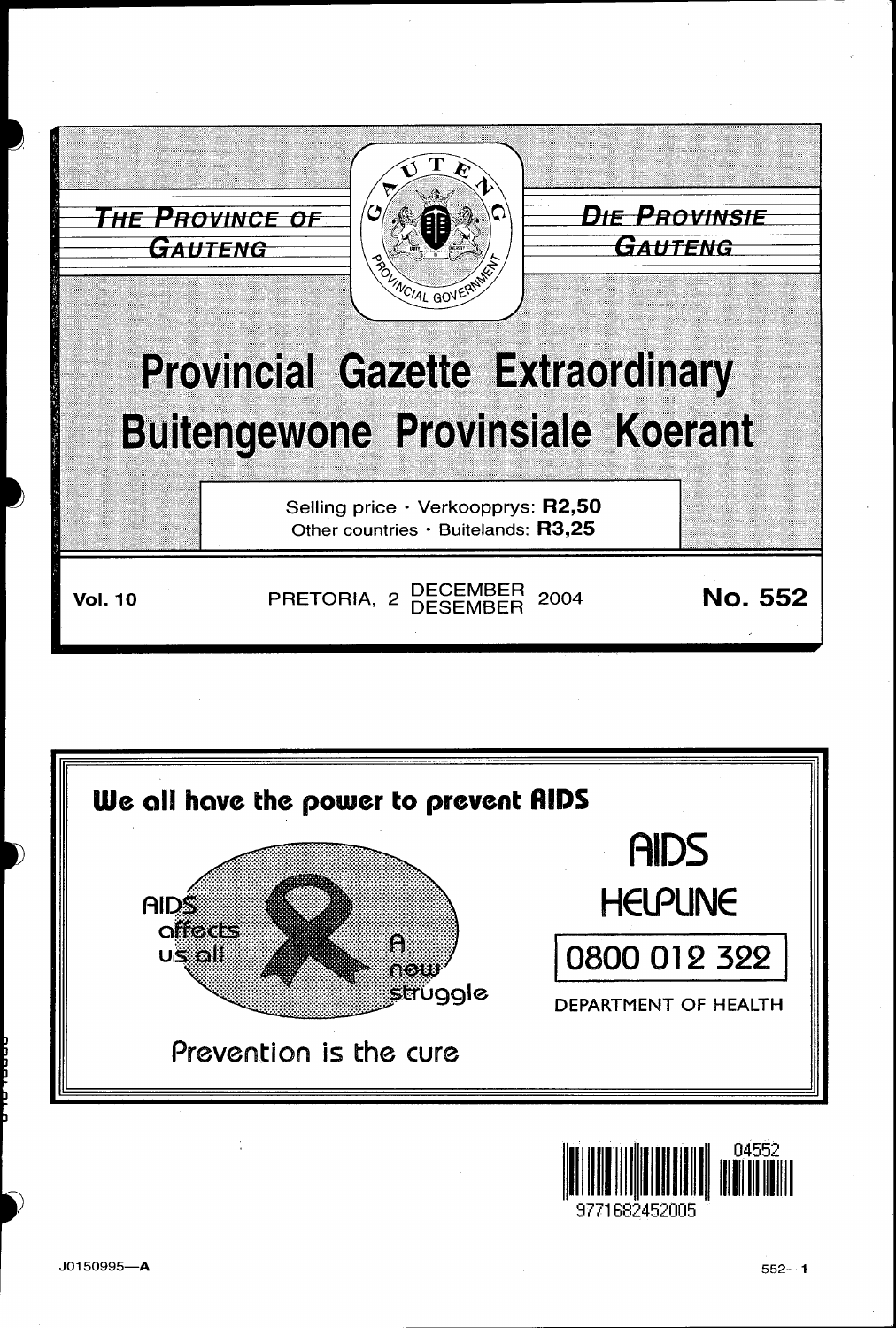$\mathcal{L}_{\mathcal{A}}$ 

### **CONTENTS • INHOUD**

| No.                            |                                                                                                       |  |  |  |  |  |  |  |  | Page<br>No. | Gazette<br>No. |  |
|--------------------------------|-------------------------------------------------------------------------------------------------------|--|--|--|--|--|--|--|--|-------------|----------------|--|
| <b>LOCAL AUTHORITY NOTICES</b> |                                                                                                       |  |  |  |  |  |  |  |  |             |                |  |
| 2760                           | Town-planning and Townships Ordinance (15/1986): City of Tshwane Metropolitan Municipality: Centurion |  |  |  |  |  |  |  |  |             |                |  |

| 2700 TOWIT planning and TOWIGHDS Ordinance (13/1300). Only 01 TSHWalle INCIDOPOIRAL INDIRODAIRY. CERRITOR | 552 |
|-----------------------------------------------------------------------------------------------------------|-----|
|                                                                                                           | 552 |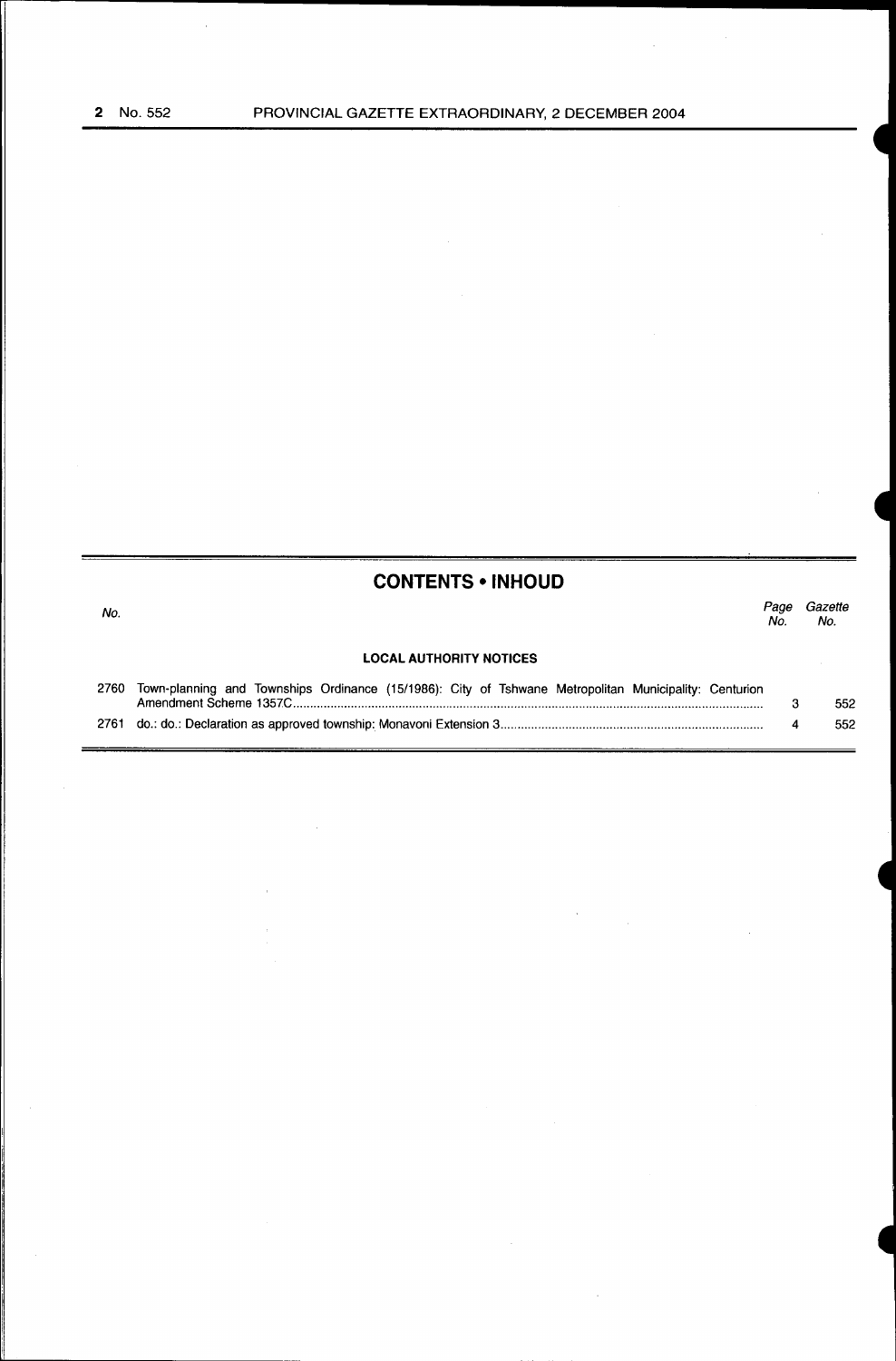## LOCAL AUTHORITY NOTICES

#### LOCAL AUTHORITY NOTICE 2760

#### CITY OF TSHWANE METROPOLITAN MUNICIPALITY

#### CENTURION AMENDMENT SCHEME 1357C

It is hereby notified in terms of the provisions of section 125 (1) of the Town-planning and Townships Ordinance, 1986 (Ordinance 15 of 1986), that the City of Tshwane Metropolitan Municipality has approved an amendment scheme with regard to the land in the township of Monavoni Extension 3, being an amendment of the Centurion Town-planning Scheme, 1992.

Map 3 and the scheme clauses of this amendment scheme are filed with the Acting General Manager: Legal Services, and are open to inspection during normal office hours.

This amendment is known as Centurion Amendment Scheme 1357C.

(16/3/1/1071)

December 2004

Acting General Manager: Legal Services (Notice No 1085/2004)

#### PLAASLIKE BESTUURSKENNISGEWING 2760

#### STAD TSHWANE METROPOLITAANSE MUNISIPALITEIT

#### **CENTURION WYSIGINGSKEMA 1357C**

Hierby word ingevolge die bepalings van artikel 125 (1) van die Ordonnansie op Dorpsbeplanning en Dorpe, 1986 (Ordonnansie 15 van 1986), bekend gemaak dat die Stad Tshwane Metropolitaanse Munisipaliteit 'n wysigingskema met betrekking tot die grond in 'die dorp Monavoni Uitbreiding 3, synde 'n wysiging van die Centurion-dorpsbeplanningskema, 1992, goedgekeur het.

Kaart 3 en die skemaklousules van hierdie wysigingskema word deur die Waarnemende Hoofbestuurder: Regsdienste, in bewaring gehou en lê gedurende gewone kantoorure ter insae.

Hierdie wysiging staan bekend as Centurion-wysigingskema 1357C.

(16/3/1/1071)

Desember 2004

Waarnemende Hoofbestuurder: Regsdienste (Kennisgewing No 1085/2004)

#### LOCAL AUTHORITY NOTICE 2761

#### CITY OF TSHWANE METROPOLITAN MUNICIPALITY

#### DECLARATION AS APPROVED TOWNSHIP

In terms of section 103(1) of the Town-planning and Townships Ordinance, 1986 (Ordinance No. 15 of 1986) the CITY OF TSHWANE METROPOLITAN MUNICIPALITY declares MONAVONI EXTENSION 3 to be an approved township subject to the conditions set out in the Schedule hereto.

#### **SCHEDULE**

CONDITIONS UNDER WHICH THE APPLICATION MADE BY JR 209 INVESTMENTS {PTY) LTD (HEREAFTER REFERRED TO AS THE APPLICANT/TOWNSHIP OWNERS) UNDER THE PROVISIONS OF THE TOWN PLANNING AND TOWNSHIPS ORDINANCE, 1986 (ORDINANCE 15 OF 1986), FOR PERMISSION TO ESTABLISH A TOWNSHIP ON PORTION 130 (A PORTION OF PORTION 13) OF THE FARM BRAKFONTEIN, 399-JR, HAS BEEN GRANTED.

#### 1. CONDITIONS OF ESTABLISHMENT

(1) NAME

The name of the township shall be Monavoni Extension 3.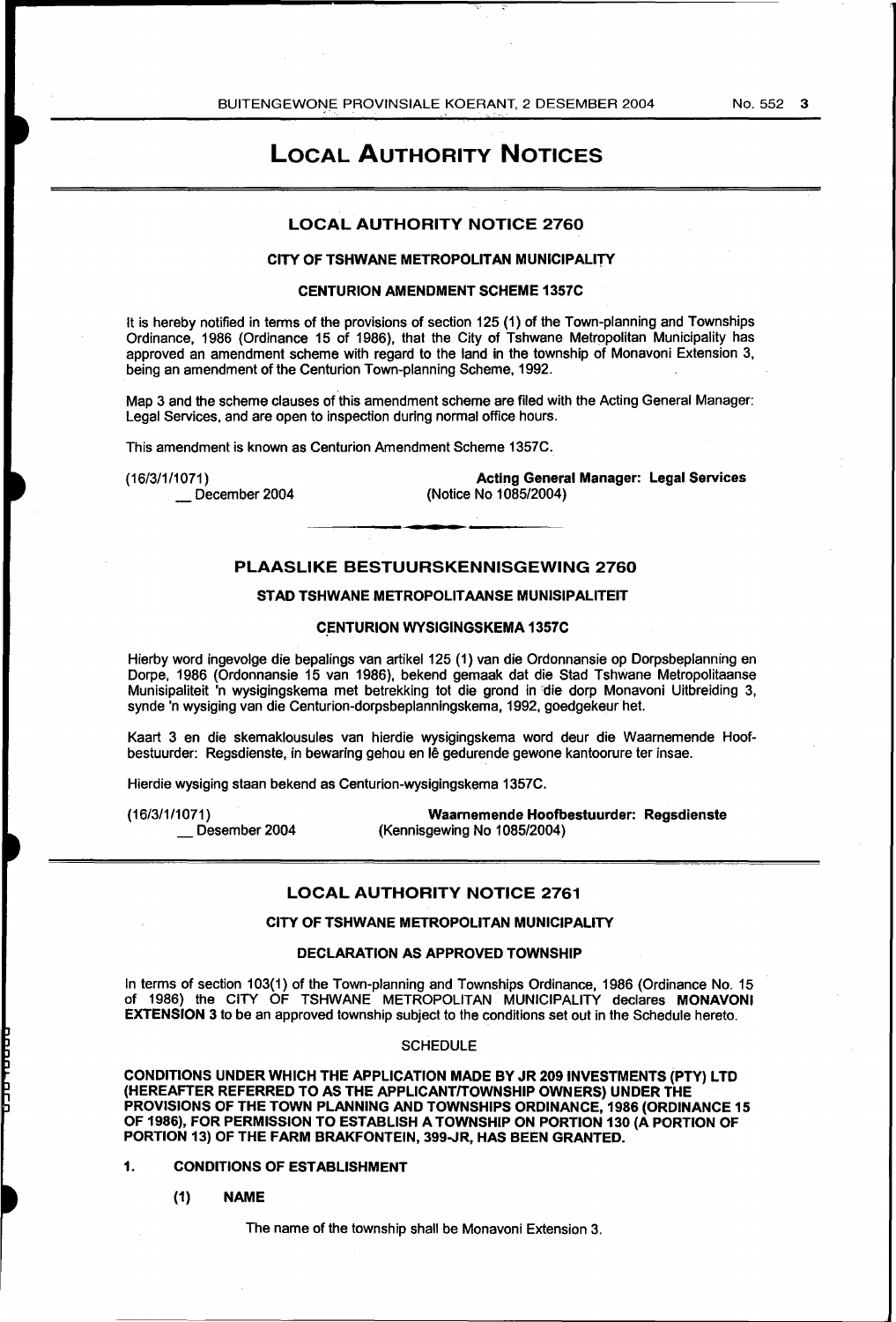#### **(2) DESIGN**

The township shall consist of erven and streets as indicated on the General Plan No. 9867/2004.

#### (3) **DISPOSAL OF EXISTING CONDITIONS OF TITLE**

All erven shall be made subject to existing conditions and servitudes, if any, including the reservation of rights to minerals, but excluding -

(a) the following condition which does affect the township:

Die voormalige Resterende gedeelte van die bogemelde plaas Brakfontein Nr 399, groot as sodanig 902.1251 Hektaar (waarvan Gedeelte 13, die eiendom hieronder gehou, 'n gedeelte is), is onderworpe aan die voorwaardes opgele deur die Beherende Gesag wat betrekking het tot die oprigting van geboue, soos meer ten volle sal blyk van die Aanhangsel tot Akte van Transport Nr 3648/1948, en wat as volg lees:-

"No building or any structure whatsoever shall be erected within a distance of 94.46 meters from the centre line of the National Road, without the written approval of the Controlling Authority as defined in Act No 21 of 1940, read in conjunction with Act No 44 of 1948."

(b) the following condition which shall not be transferred to the township:

Die voormalige Resterende Gedeelte van die bogenoemde plaas Brakfontein Nr. 399, groat sodanig 902.1251 Hektaar (Gedeelte 13 waarvan hieronder gehou word) is onderworpe aan 'n Serwituut van deurgangsreg vir die geleiding van elektriese krag en bykomende regte ten gunste van die Stadsraad van Pretoria, soos meer ten valle sal blyk uit Notariele Serwituutakte van Deurgang Nr. 739/56- S, gerigestreer op 6 Julie 1965.

#### **(4) PRECAUTIONARY MEASURES**

The township owner shall at its own expense, make arrangements with the local authority, in order to ensure that-

- (a) water will not dam up, that the entire surface of the township area is drained properly and that streets are sealed effectively with tar, cement or bitumen; and
- (b) trenches and excavations for foundations, pipes, cables or for any other purposes, are properly refilled with damp soil in layers not thicker than 150mm, and compacted until the same grade of compaction as that of the surrounding material is obtained.

#### **(5) DEMOLITION OF BUILDINGS AND STRUCTURES**

The township owner shall at its own expense cause all existing buildings and structures situated within the building line reserves, side spaces or over common boundaries to be demolished to the satisfaction of the local authority, when required by the local authority to do so.

#### **(6) REMOVAL OF LITTER**

The township owner shall at its own expense cause all litter within the township area to be removed to the satisfaction of the local authority, when required by the local authority to do so.

#### **(7) REMOVAL OR REPLACEMENT OF MUNICIPAL AND TELKOM SERVICES**

If, by reason of the establishment of the township, it should become necessary to remove or replace any existing municipal and Telkom services, the cost thereof shall be borne by the township owners.

#### **(8) COMPLIANCE WITH CONDITIONS IMPOSED BY GDACEL**

The township owner shall at his own expense comply with all the conditions imposed by or by which· the Gauteng Department of Agriculture, Conservation, Environment and Land Affairs has granted the applicant authorization in terms of regulations No 1182 and 1183 promulgated in terms of sections 21, 22 and 26 of the Environmental Conservation Act, for the development of this township.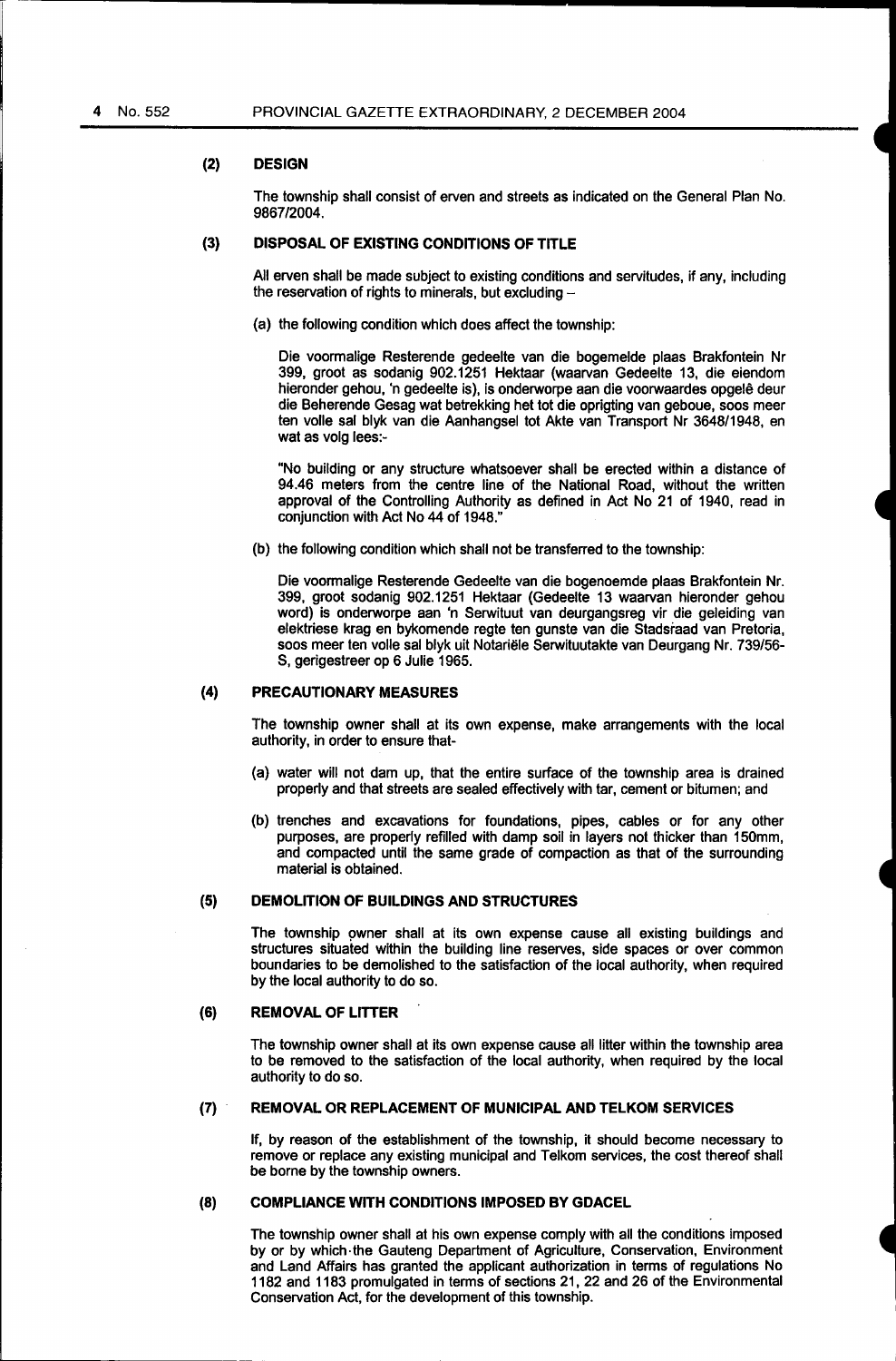.... ·,., .• ·: J· J•

#### **(9) THE DEVELOPER'S OBLIGATION**

(a) Association and Statutes

The developer must register a section 21 company (homeowners' association) in terms of provision of the Companies Act, 1973 (Act 61 of 1973). A copy of the registered Deed of Association (CM4) and the Company Statutes must be submitted to the City of Tshwane Metropolitan Municipality.

The Association and Statutes must clearly state that the main objective of the homeowners' association is the maintenance of the internal engineering services of the development (i.e. water, sewerage, electricity and the road and storm water sewers). The developer is deemed to be a member of the Section 21 Company, with all the rights and obligations of an ordinary member, until the last erf has been transferred.

(b) Provisions of engineering drawings·

The developer must submit to the City of Tshwane Metropolitan Municipality complete engineering drawings in respect of internal sewers and sewer connections points and complete engineering drawings in respect of the internal road and storm water sewers as well as water and electricity services, prior to the commencement of the construction of the said services.

(c) Provision of a certificate by a professional engineer

Before any erf is transferred, the City of Tshwane Metropolitan Municipality must be provided with a certificate by a professional engineer for water, sewerage, electricity and the internal road and storm water sewers in which it is certified that the internal engineering services have been completed and that the engineers accept professional liability for the services. The Municipality may at its own discretion, allow an exception in respect of the internal road and storm water sewers. If this is the case, the developer must give the Municipality an undertaking that the developer will complete this service on or before a certain date and must provide the Municipality with a guarantee issued by a recognized financial institution.

No building plans will be approved before the services are completed and (if applicable) taken over by the division of the Service Delivery Department.

(d) Maintenance period and guarantee

A maintenance period of 12 (twelve) months commences when the last of the internal engineering services (i.e. water, sewerage, electricity and the road and storm water sewers) have been completed. The developer must furnish the section 21 company with a maintenance guarantee, issued by a recognized financial institution, in respect of poor workmanship and/or materials with regard to the civil engineering services and electricity service, which guarantee must be for an amount that is equal to 5% of the contract cost of the civil services and 10% of the contract cost of the electrical services and proof of this must be submitted to the City of Tshwane Metropolitan Municipality.

#### **(10) ERVEN SUBJECT TO SPECIAL CONDITIONS**

Erven 23 and 323-330 shall be transferred at the cost of the township owner to a Company registered in terms of Section 21 of the Companies Act, 1973.

#### **2. CONDITIONS OF TITLE**

The erven mentioned hereunder shall be subject to the conditions as indicated imposed by the Local Authority in terms of the provisions of the Town Planning and Townships Ordinance, 1986.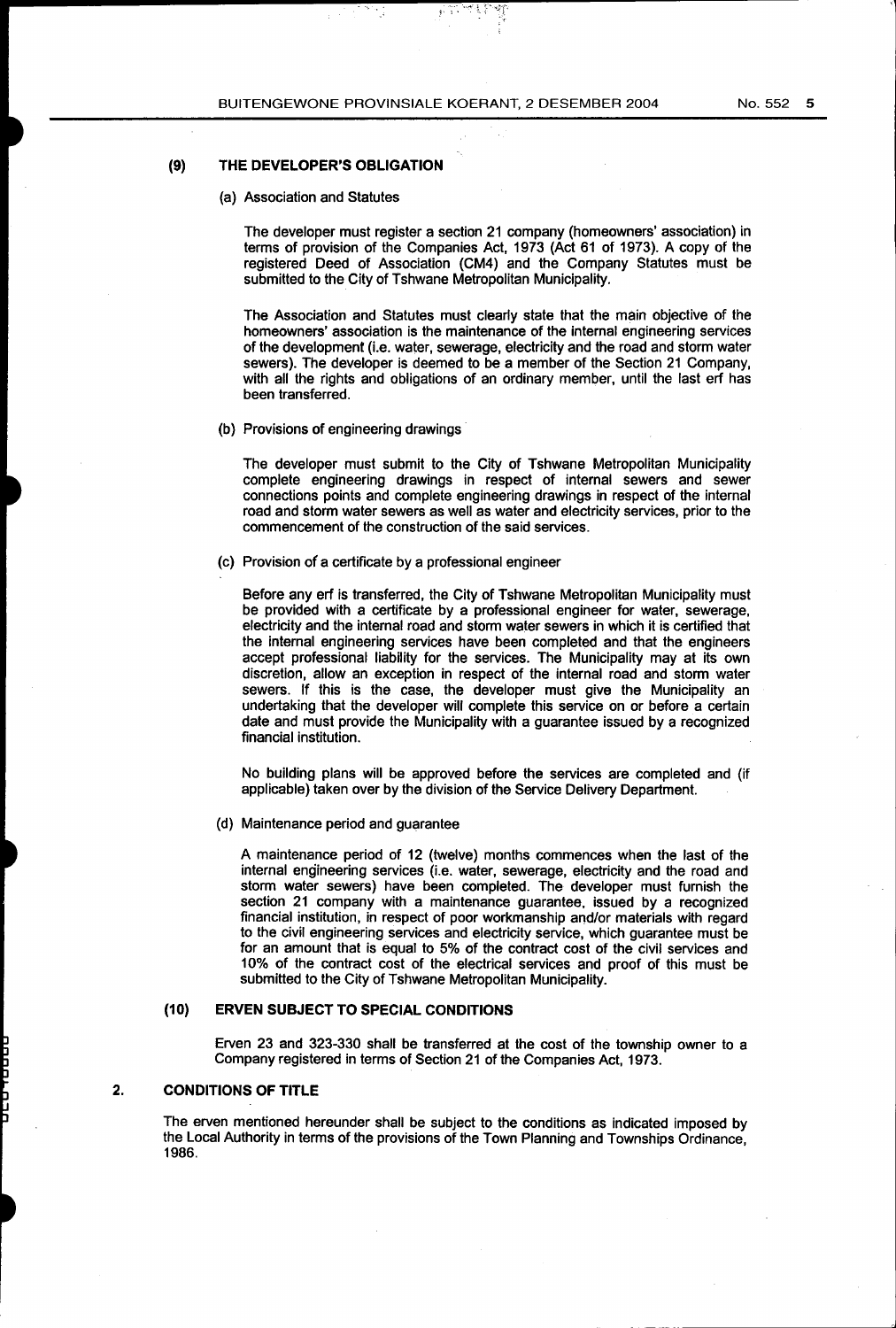#### (1) ALL ERVEN

- (a) The erf is subject to a servitude, 3m wide, in favour of the local authority, for sewerage and other municipal purposes, along any two boundaries other than a street boundary and in the case of a panhandle erf, an additional servitude for municipal purposes 3m wide across the access portion of the erf, if and when required by the local authority: Provided that the local authority may dispense with any such servitude.
- (b) No building or other structure shall be erected within the aforesaid servitude area and no large-rooted trees shall be planted within the area of such servitude or within 2m thereof.
- (c) The local authority shall be entitled to deposit temporarily on the land adjoining the aforesaid servitude such material as may be excavated by it during the course of the construction, maintenance or removal of such sewerage mains and other works as it in its discretion may deem necessary and shall further be entitled to reasonable access to the said land for the aforesaid purpose subject to any damage done during the process of the construction, maintenance or removal of such sewerage mains and other works being made good by the local authority.

#### (2) ERF 112

The erf is subject to a 2m water servitude in favour of the local authority.

#### (3) ERVEN 24, 57, 116,166, 182, 188,225,258 AND 270

The erf is subject to a 3m stormwater servitude in favour of the local authority.

#### (4) ERVEN 325, 329 AND 330

The erf is entirely subject to a general servitude for municipal services.

#### (5) ERF 23

The erf is entirely subject to a servitude for general municipal services, in favour of the Local Authority, except for the portion of the erf indicated by figure s40 s41 s42 s43 on the General Plan which is not subject to any servitude.

#### (6) ERVEN 24-322

Upon transfer, the owner of the erf must automatically become a member of the section 21 company and remain a member until he or she ceases to be the registered owner of that erf.

#### (7) ERVEN 324, 326 AND 327

The erven are subject to a general servitude for municipal services as indicated on the General Plan.

#### PLAASLIKE BESTUURSKENNISGEWING 2761

#### STAD VAN TSHWANE METROPOLITAN MUNICIPALITY

#### VERKLARING TOT GOEDGEKEURDE DORP

Ingevolge artikel 103(1) van die Ordonnansie op Dorpsbeplanning en Dorpe, 1986 (Ordonnansie No. 15 van 1986) verklaar die STAD VAN TSHWANE hierby die dorp MONAVONI UITBREIDING 3 tot 'n goedgekeurde dorp onderworpe aan die voorwaardes uiteengesit in die bygaande Bylae.

#### BYLAE

VOORWAARDES WAAROP DIE AANSOEK GEDOEN DEUR JR 209 INVESTMENTS (EIENDOMS) BEPERK (HIERNA DIE AANSOEKDOENERIDORPSEIENAARS GENOEM) INGEVOLGE DIE BEPALINGS VAN DIE ORDONNANSIE OP DORPSBEPLANNING EN DORPE, 1986, OM TOESTEMMING OM 'N DORP TE STIG OP GEDEELTE 130 ('N GEDEELTE VAN GEDEELTE 13) VAN DIE PLAAS BRAKFONTEIN, 399-JR, TOEGESTAAN IS.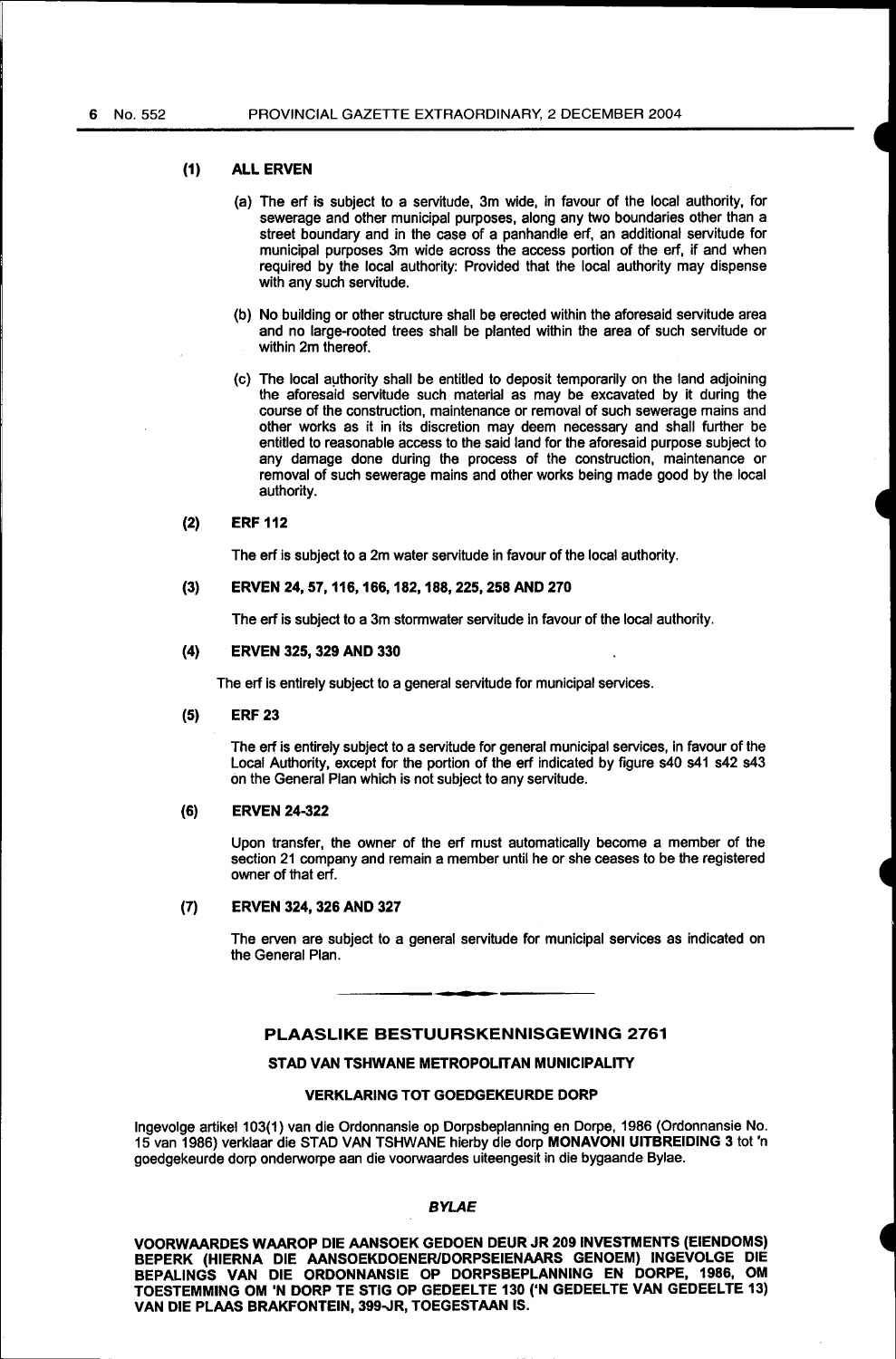#### **1. STIGTINGSVOORWAARDES**

#### **(1) NAAM**

Die naam van die dorp is **MONAVONI UITBREIDING 3.** 

#### (2) **ONTWERP**

Die dorp bestaan uit erwe en strate soos aangedui op **Algemene Plan No. 9867/2004.** 

#### (3) **BESKIKKING OOR BESTAANDE TITELVOORWAARDES**

Aile erwe moet onderworpe gemaak word aan bestaande voorwaardes en serwitute, as daar is, met inbegrip van die voorbehoud van die regte op minerale, maar uitgesonderd - .

a) die volgende voorwaarde wat nie die dorp raak nie:

Die voormalige Resterende gedeelte van die bogemelde plaas Brakfontein Nr 399, groot as sodanig 902.1251 Hektaar (waarvan Gedeelte 13, die eiendom hieronder gehou, 'n gedeelte is), is onderworpe aan die voorwaardes opgele deur die Beherende Gesag wat betrekking het tot die oprigting van geboue, soos meer ten volle sal blyk van die Aanhangsel tot Akte van Transport Nr 3648/1948, en wat as volg lees:-

Geen gebou of enige ander struktuur van enige aard sal binne 'n afstand van 94.46 meter vanaf die middellyn van die Nasionale Pad, sonder die skriftelike toestemming van die Beherende Gesag soos gedefinieer in Wet Nr 21 van 1940, gelees tesame met Wet Nr 44 van 1948, opgerig word nie.

b) die volgende voorwaardes wat nie aan die dorp oorgedra moet word nie;

Die voormalige Resterende Gedeelte van die bogenoemde plaas Brakfontein Nr. 399, groot sodanig 902.1251 Hektaar (Gedeelte 13 waarvan hieronder gehou word) is onderworpe aan 'n Serwituut van deurgangsreg vir die geleiding van elektriese krag en bykomende regte ten gunste van die Stadsraad van Pretoria, soos meer ten volle sal blyk uit Notariele Serwituutakte van Deurgang Nr. 739/56- S, gerigestreer op 6 Julie 1965.

#### **(4) VOORKOMENDE MAATREELS**

Die dorpseienaar moet op eie koste reelings met die plaasfike bestuur tref om te verseker dat-

- (a) water nie opdam nie, dat die hele oppervlakte van die dorpsgebied behoorlik gedreineer word en dat strate doeltreffend met teer, beton of bitumen geseel word: en
- (b) slote en uitgrawings vir fondamente, pype, kabels of vir enige ander doeleiendes behoorlik met klam grond in lae wat nie dikker as 150mm is nie, opgevul word en gekompakteer word totdat dieselfde verdigtingsgraad as wat die omliggende materiaal het, verkry is.

#### (5) **SLOPING VAN GEBOUE EN STRUKTURE**

Die dorpseienaar moet op eie koste aile bestaande geboue en strukture wat binne boulynreserwes en kantruimtes of oor gemeenskaplike grense gele is, of bouvallige strukture laat sloop tot tevredenheid van die Stad Tshwane Mefropolitaanse Munisipaliteit wanneer die Stad Tshwane Metropolitaanse Munisipaliteit dit vereis.

#### **(6) VERWYDERING VAN ROMMEL**

Die dorpseienaar moet op eie koste aile rommel binne die dorpsgebied laat verwyder tot tevredenheid van die Stad Tshwane Metropolitaanse Munisipaliteit wanneer die Stad Tshwane Metropolitaanse Munisipaliteit dit vereis.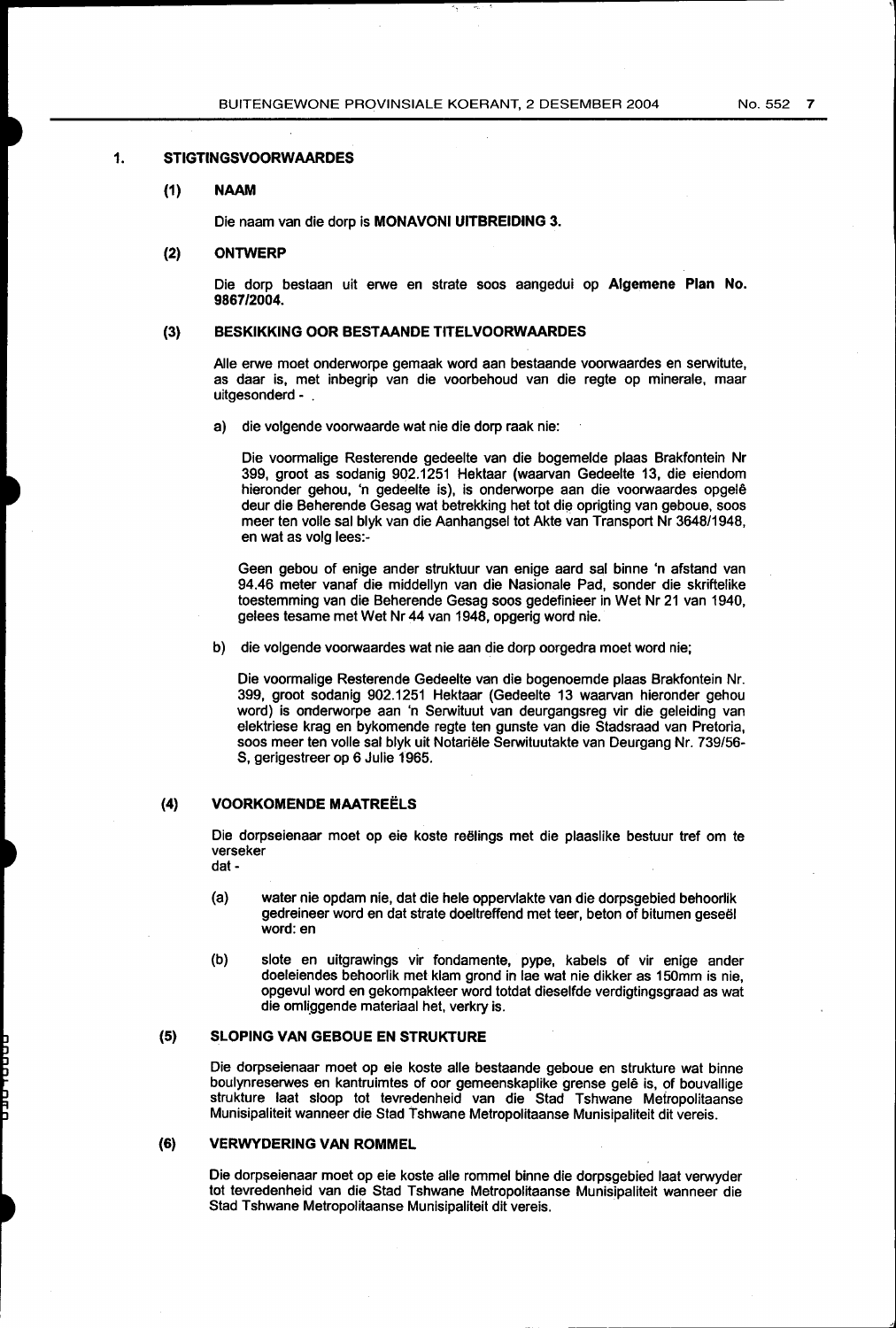#### **(7) VERWYDERING OF VERSKUIWING VAN MUNISIPALE EN TELKOM DIENSTE**

lndien dit as gevolg van die stigting van die dorp nodig word om enige bestaande munisipale dienste te verskuif of te vervang, moet die koste daarvan deur die dorpseienaar gedra word.

#### **(8} VOLDOENING AAN VOORWAARDES** OPGEL~ **DEUR GDACEL**

Die dorpseienaar sal ten eie koste voldoen aan al die voorwaardes opgele deur of waardeur die Gauteng Departement van Landbou, Natuurbewaring, Omgewing en Grondsake (GDACEL) die applikant vrystelling toegestaan het in terme van die regulasies Nr. 1182 en 1183 gepromulgeer in terme van artikels 21,22 en 26 van die Omgewings Bewaring Wet, vir die ontwikkeling van die dorp.

#### **(9) DIE ONTWIKKELAAR SE OBLIGASIES.**

#### (a) Assosiasie en Statute

Die ontwikkelaar moet 'n artikel 21 maatskappy (huiseienaarsvereniging) in gevloge die bepalinge van die Maatskapy Wet (Wet 61 van 1973) registreer. A kopië van die gerigestreerde Akte van Assosiaise (CM4) en die Maatskappy Statute moet by die Stad Tshwane Metropolitaanse Munisipaliteit ingedien word.

Die Assosiasie en Statute moet duidelik aandui dat die hoof doel van die huiseienaarsvereniging die instandhouding van die ontwikkeling se interne ingeneursdienste (water, riool, elektrisiteit, en die pad en stormwater dreine) is. Die ontwikkelaar word geag as 'n lid van die Artikel 21 Maatskappy, metal die regte en obligasies van enige gewone lid, todat die laaste erf oorgedra is.

#### (b) Voorsiening van ingeneurs tekeninge

Die ontwikkelaar moet by die Stad Tshwane Metropolitaanse Munisipaliteit volledige engineers tekeninge in verband met interne riool en riool aansluitings punte en volledige ingeneurs tekeninge in verband met die interne pad en stormwater dreine asook water en elektrisiteit dienste, alvorens die aanvang van die konstruksie van die gemelde dineste, indien.

#### (c) Voorsiening van 'n sertifikaat deur 'n professionele ingeneur

Alvorens enige erf oorgedra word, moet die Stad Tshwane Metropolitaanse Munisipaliteit voorslen word van 'n sertifikaat deur 'n professionele ingeneur vir water, riool, elektrisiteit, en die interne pad en stormwater dreine waarin dit gesertifiseer word dat die interne ingeneursdienste voltooi is en dat die ingeneur professionele aanspreeklikheid aanvaar vir die dineste.

Die Munisipaliteit mag op eie diskresie 'n uitsondering toelaat met betrekking tot die interne pad en stormwater dreine. lndien dit die geval is moet die ontwikkelaar die Munisipaliteit voorsien van 'n onderneming dat die ontwikkelaar die dienste sal voltooi op of voor 'n sekere datum en moet die Munisipaliteit voorsien van 'n waarborg wat uitgereik is deur 'n erkende finansieële instansie.

Geen bouplanne sal goedgekeur word alvorens die dienste nie voltooi is nie en (indien van toepassing) oorgeneem is deur die afdeling van die Dienslewering Departement

#### {d) lnstandhoudingstydperk en waarborg

'n lnstanshoudingstydperk van 12 (twaalf) maande begin wanneer die laaste van die interne ingeneursdienste (d.w.s. water, riool, elektrisiteit en die pad en stormwater dreine) voltooi is. Die ontwikkellar moet die Artikel 21 Maatskappy voorsien van 'n instandhoudingswaarborg, uitgereik deur 'n erkende finansiële instelling, met betrekking tot swak werkmanskap en/of materiale met betrekking tot siviele ingeneursdiente en elektriese dienste, welke waarborg vir 'n bedrag moet wees gelykstaande aand 5% van die kontrakkoste van die siviele dienste en 10% van die kontrakkoste van die elektriese dienste en 'n bewys hiervan moet ingedien word by die Stad van Tshwane Metropolitaanse Munisipaliteit.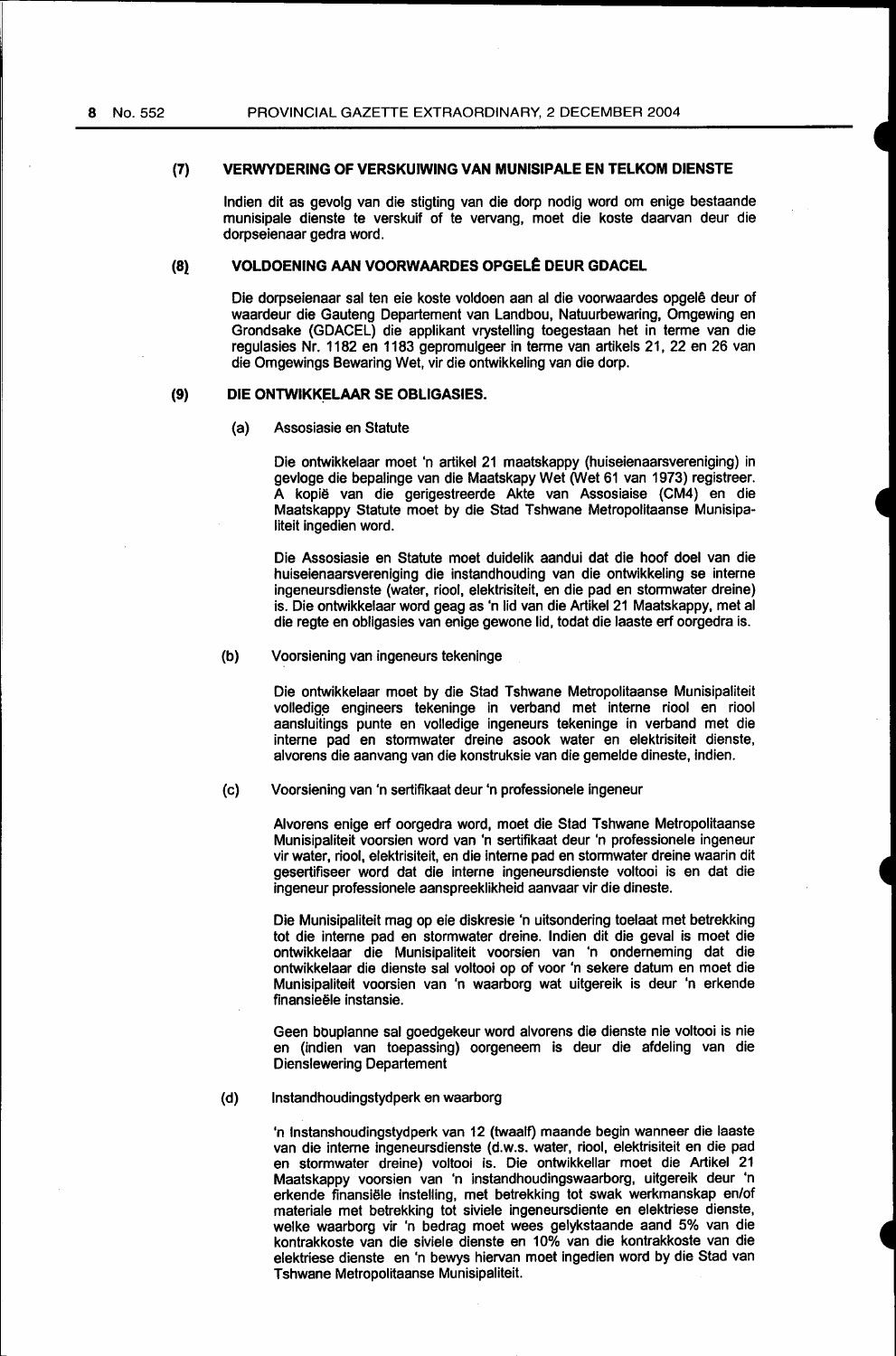#### (10) ERWE ONDERWORPE AAN SPESIALE VOORWAARDES.

Erwe 23 en 232-330 sal oorgedra word ten koste van die dorpseienaar aan 'n Maatskappy gerigestreer in terme van Artikef 21 van die Maatskappy Wet, 1973.

 $^{\circ}$  :  $^{\circ}$ 

 $\varphi^{2\alpha+1}$ 

#### 2. TITELVOORWAARDES

Die erwe hieronder genoem, is onderworpe aan die voorwaardes soos aangedui, opgefe deur die Pfaaslike Bestuur ingevolge die bepalings van die Ordonnansie op Dorpsbeplanning en Dorpe, 1986.

#### (1) ALLE ERWE

- (a) Die erf is onderworpe aan 'n serwituut, 3 meter breed, ten gunste van die plaaslike bestuur, vir riool en ander munisipale doeleindes, langs enige twee grense,.uitgesonderd 'n straatgrens en, in die gevaf van 'n pypsteelerf, 'n addisionele serwituut vir munisipale doeleindes, 3 meter breed, oor die toegangsgedeelte van die erf, indien en wanneer die plaaslike bestuur dit verlang: Met dien verstande dat die plaaslike bestuur van enige sodanige serwituut mag afsien.
- (b) Geen geboue of ander strukture mag binne die voomoemde serwituutgebied opgerig word nie en geen grootwortelbome mag binne die gebied van sodanige serwituut of binne 'n afstand van 2 meter daarvan geplant word nie.
- (c) Die plaaslike bestuur is daarop geregtig om enige materiaal wat deur hom uitgegrawe word tydens die aanleg, onderhoud of verwydering van sodanige hoofriool en ander werke wat hy na goeddunke noodsaaklik ag, tydelik te plaas op grond wat aan die voomoemde serwituut grens, en voorts is die plaaslike bestuur geregtig op redelike toegang tot genoemde grond vir die voomoemde doel, onderworpe daaraan dat die plaaslike bestuur enige skade vergoed wat gedurende die aanleg, onderhoud of verwydering van sodanige hoofriool en ander werke veroorsaak word.

#### (2) ERF 112

Die erf is onderworpe aan 'n 2m water serwituut ten gunste van die plaaslike raad.

#### (3) ERWE 24, 57, 116, 166, 182, 188,225,258 EN 270

Die erwe is onderworpe aan 'n 3m stormwater serwituut ten gunste van die plaaslike raad.

#### (4) ERWE 325, 329 EN 330

Die erwe in geheel is onderworpe aan 'n algemene serwituut vir munisipale dienste.

(5) ERF 23

Die erf in geheel is onderworpe aan 'n algemene serwituut vir munisipale dienste, ten gunste van die plaaslike raad, behalwe vir die gedeelte van die erf soos aangedui deur figuur s40 s41 s42 s43 op die Algemene Plan wat nie onderworpe is aan 'n serwituut nie.

#### (6) ERWE 24-322

Tesame met oordrag, moet die eienaar van die erf automaties 'n lid van die Artikel 21 Maatskappy word en bly todat hy of sy ophou om die geregistreerde eienaar van die erf te wees.

#### (7) ERWE 324, 326 AND 327

Die erwe is onderworpe aan 'n algemene serwituut vir munisipale dienste soos aangedui op die Algemene Plan.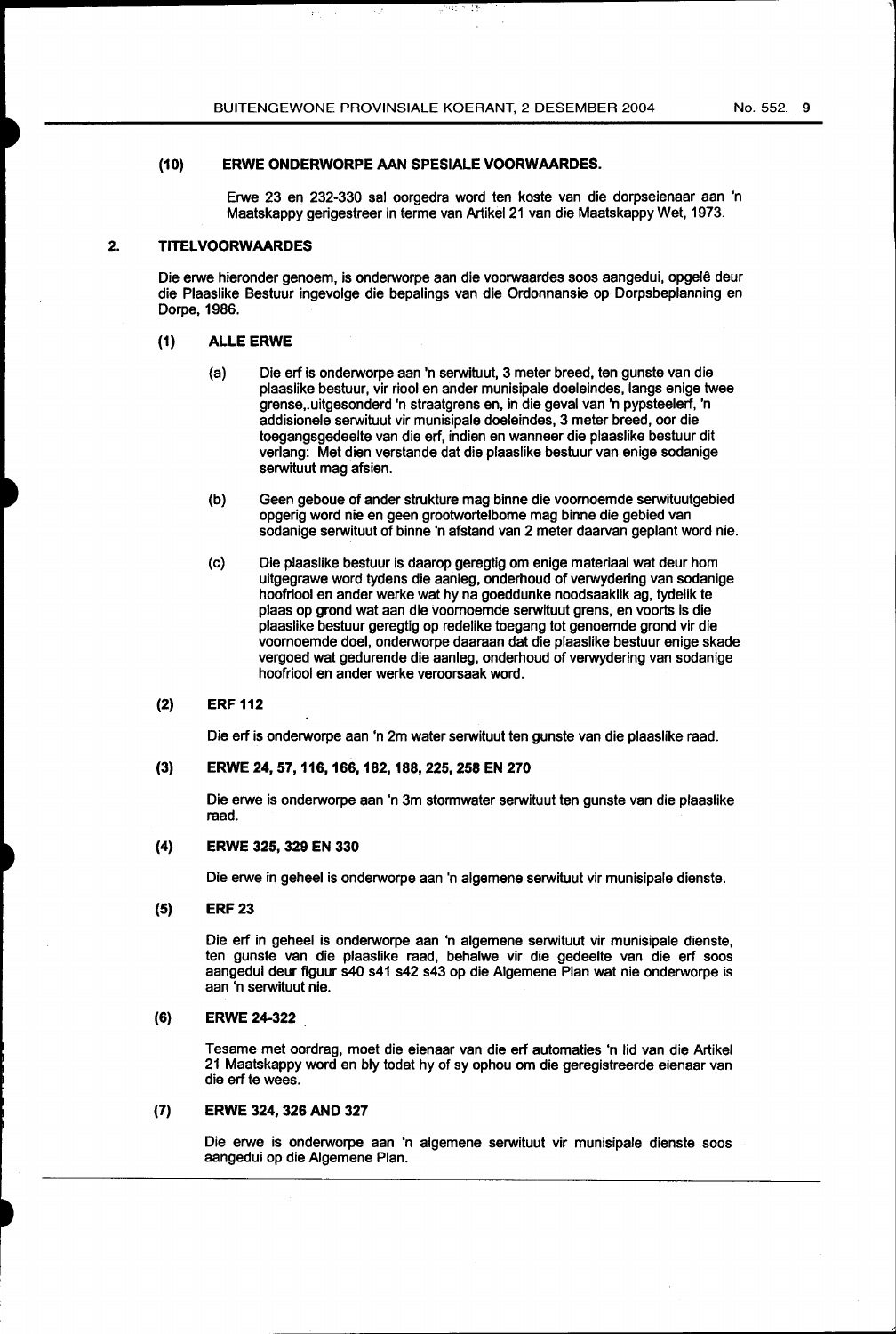# Looking for out of print issues of Government and Provincial **Gazettes**

We can provide photocopies

## **Contact**

The National Library of South Africa, Pretoria Campus PO Box 397 0001 PRETORIA

# Physical address

C/o Andries and Vermeulen Streets Entrance in Andries Street

# Contact details

Tel: (012) 321-8931 Fax: (012) 325-5984 E-mail: infodesk@nlsa.ac.za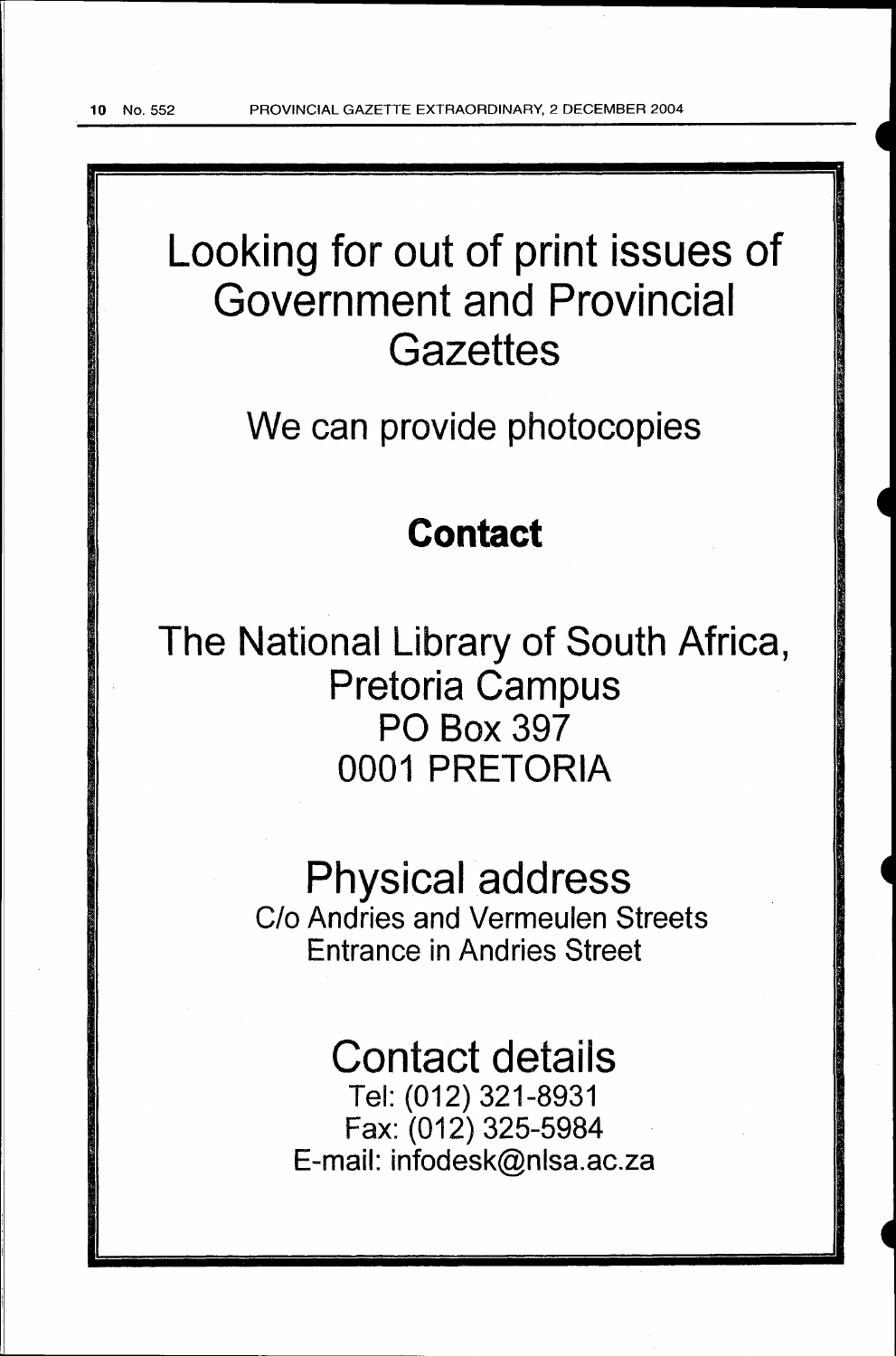



# **www. 5H Gazettes .co.za**

## **A new information Portal keeping you up to date with news, legislation, the Parliamentary programme and which is the largest pool of SA Gazette information available on the Web.**

- Easily accessible through the www!
	- Government Gazettes from January 1994
	- Compilations of all Indexes pertaining to the past week's Government Gazettes
	- All Provincial Gazettes- from September 1995
	- Parliamentary Bills as of January 1999
- Available in full-text, with keyword searching
- Sabinet Online scans, formats, edits and organize information for you. Diagrams and forms included as images.
- No stacks of printed gazettes- all on computer. Think of the storage space you save.
- Offers Bill Tracker- complementing the SA Gazettes products.

For easy electronic access to full-text gazette info, subscribe to the SA Gazettes from Sabinet Online. Please visit us at www.sagazettes.co.za



.Tel: (012) 643-9500, Fax: (012) 663-3543, Toll free: 0800 11 8595, e-mail: corporate@sabinet.co.za, www: http://corporate.sabinet.co.za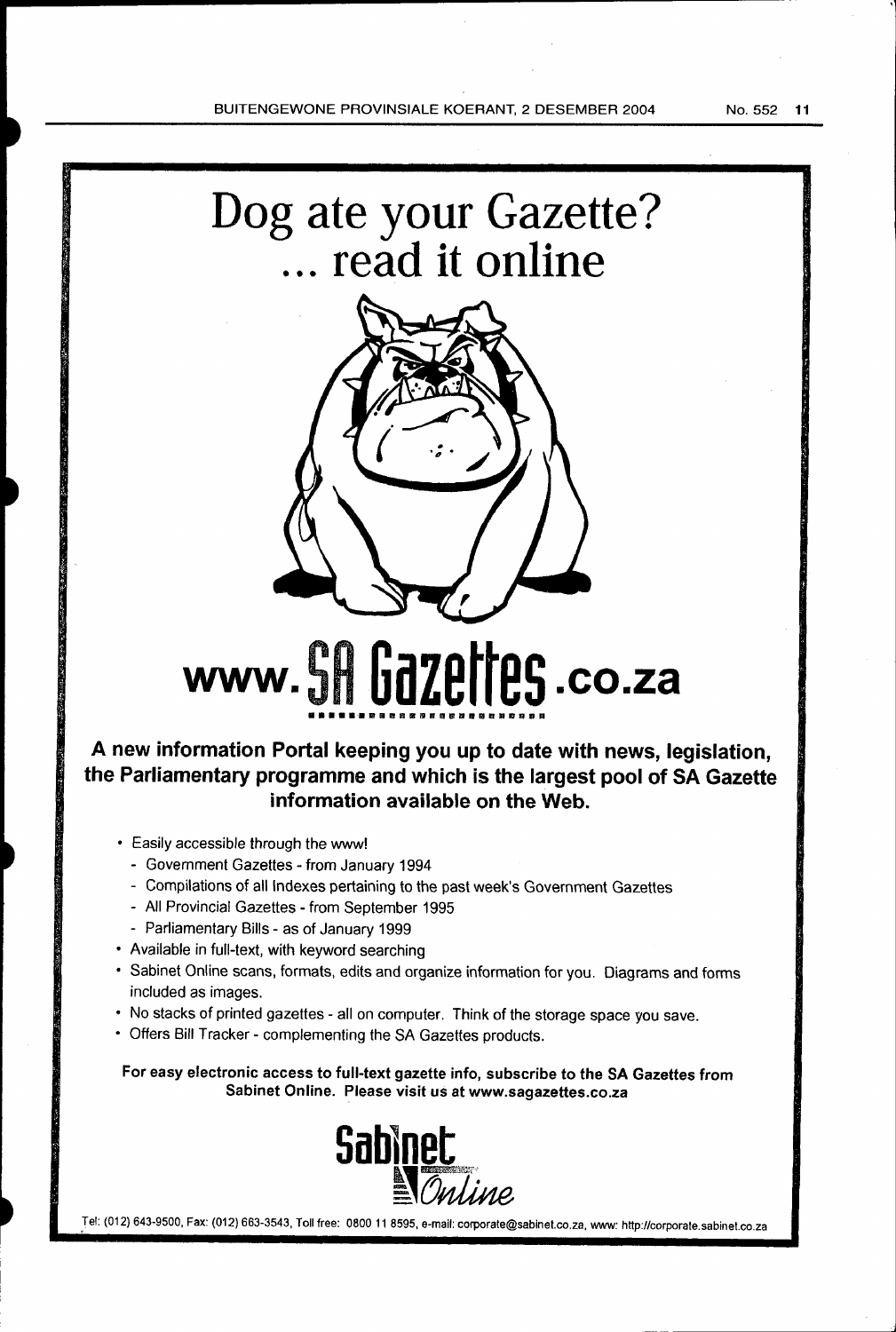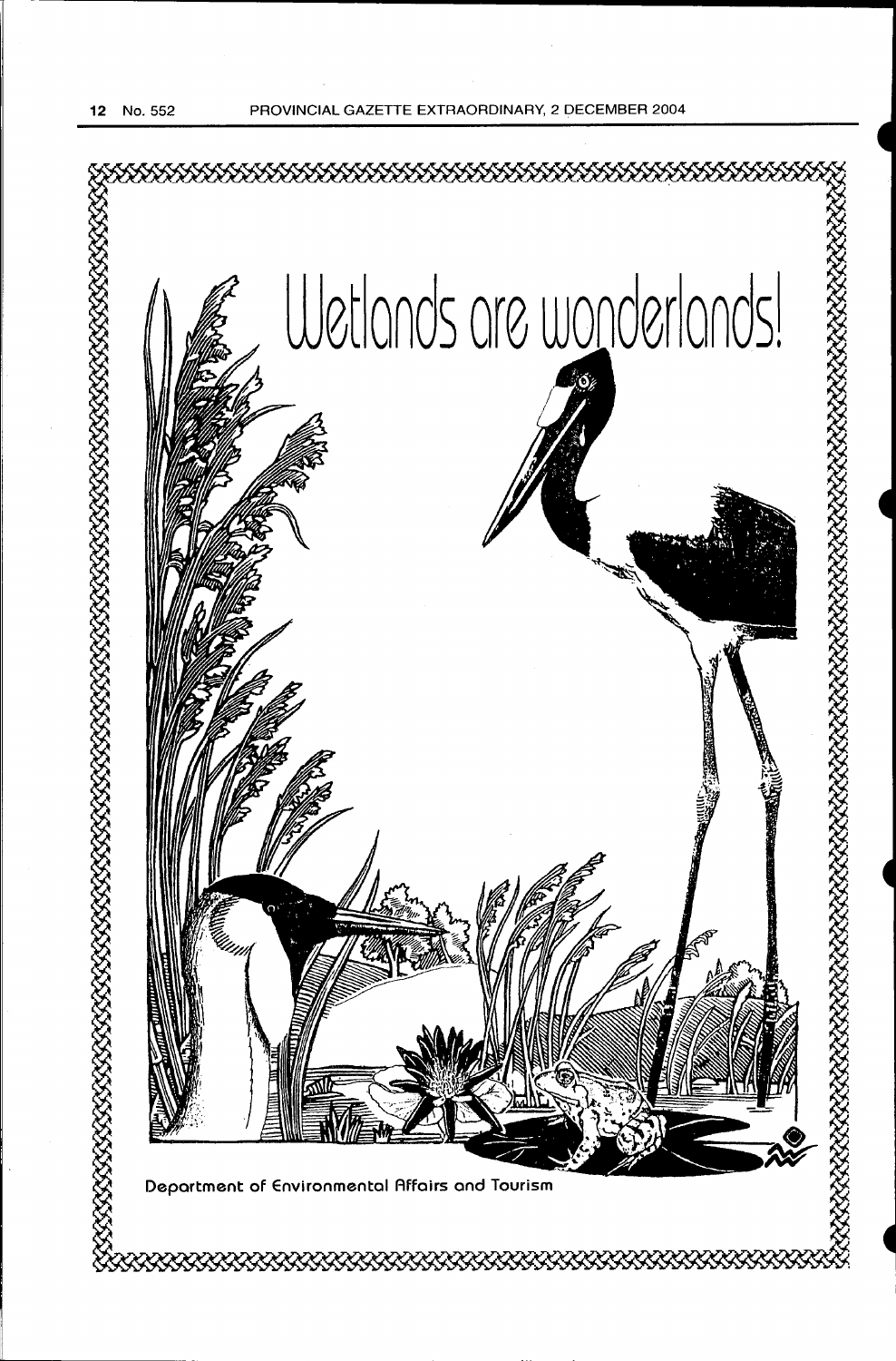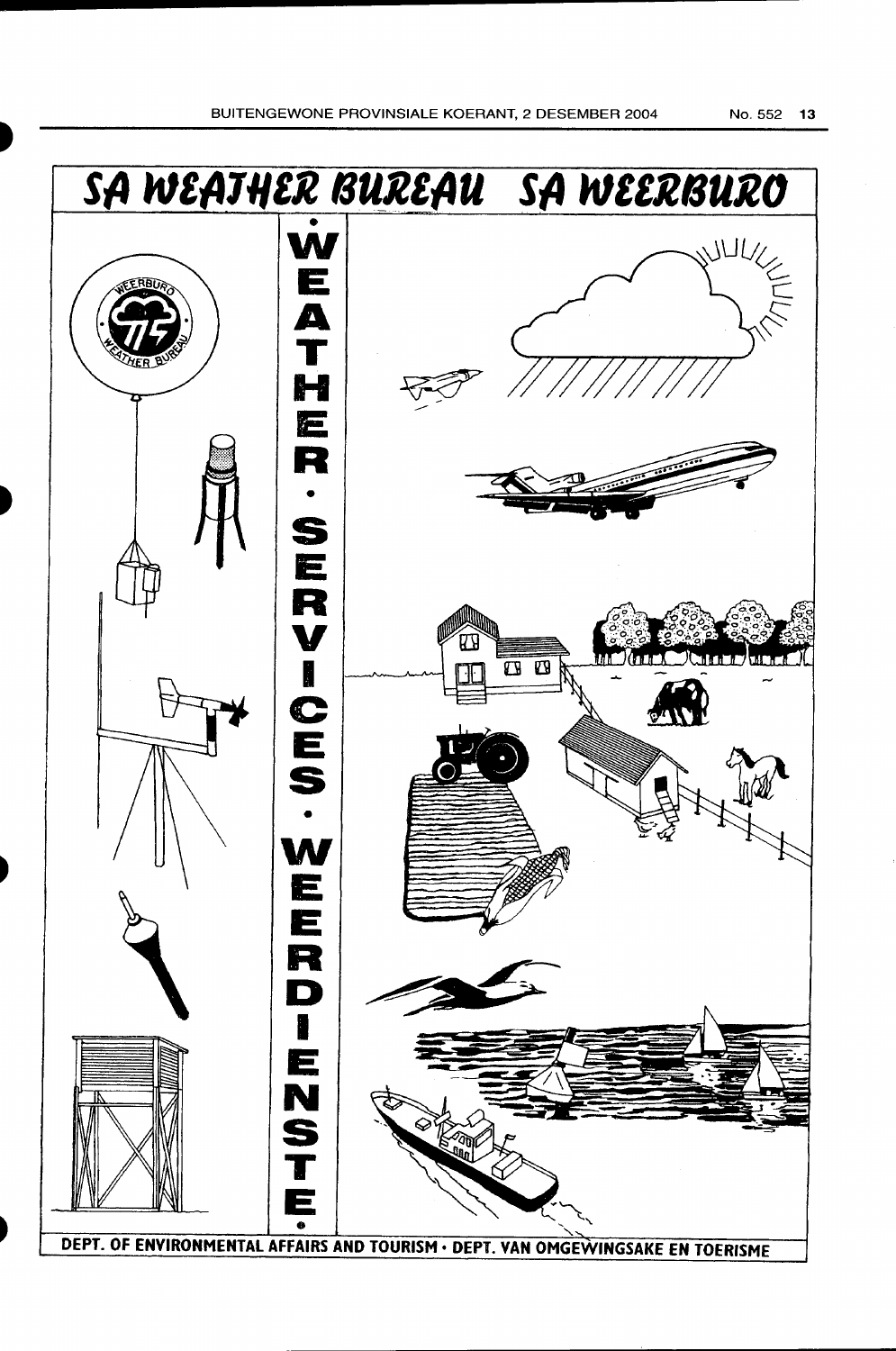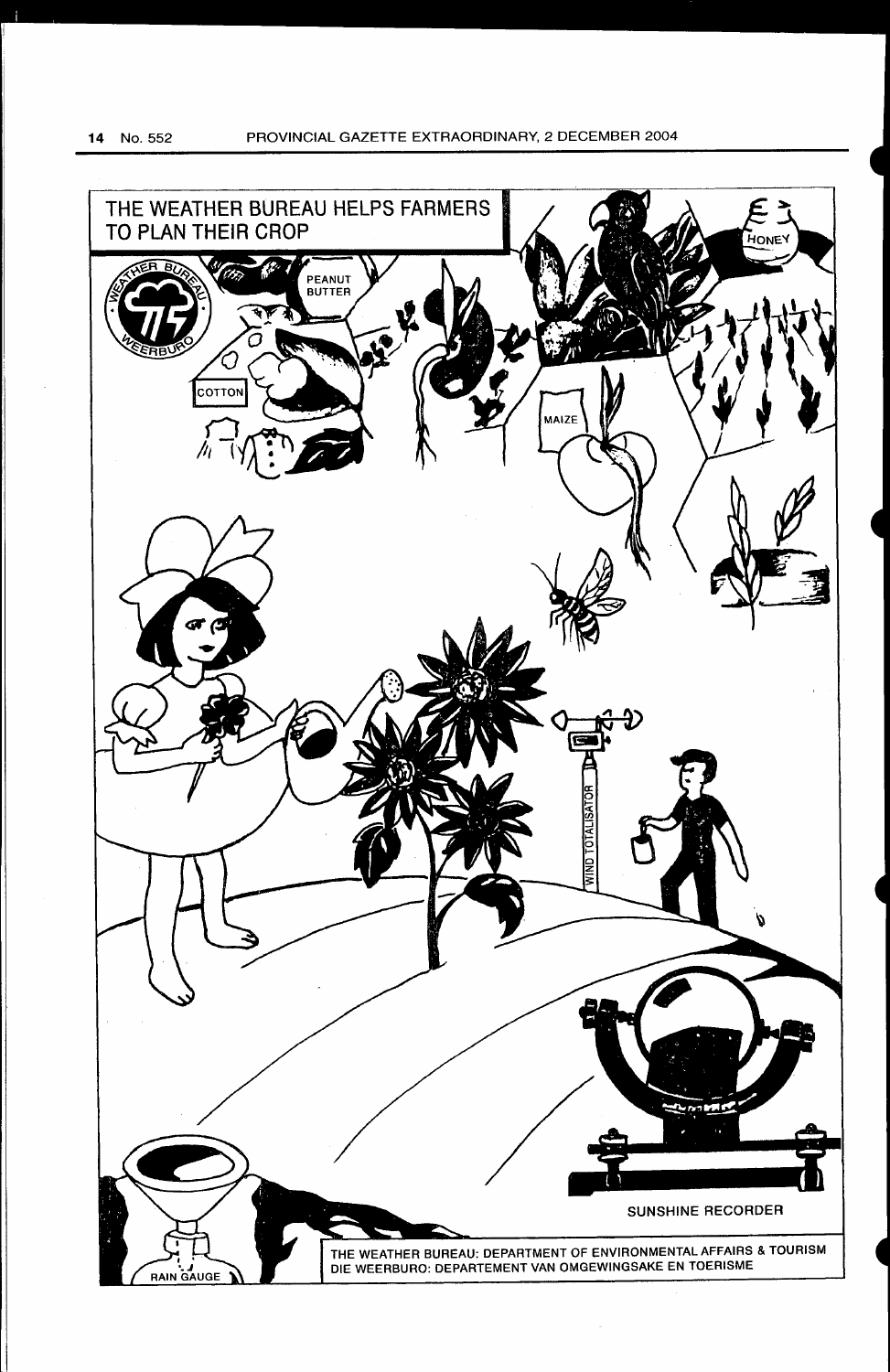